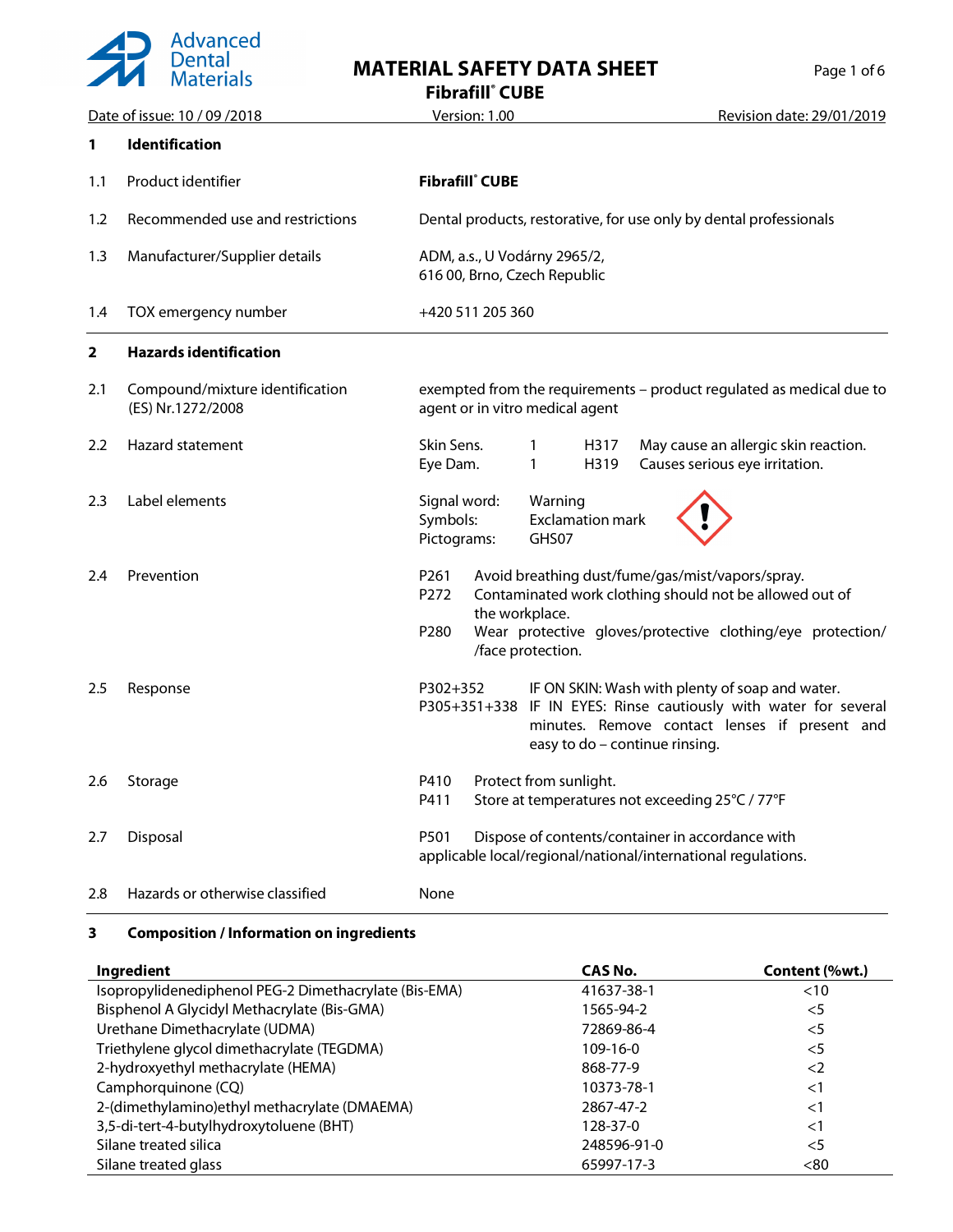

**MATERIAL SAFETY DATA SHEET** Page 2 of 6

|                               |                                                                           | <b>Fibrafill</b> CUBE                                                                                                                                      |                           |
|-------------------------------|---------------------------------------------------------------------------|------------------------------------------------------------------------------------------------------------------------------------------------------------|---------------------------|
| Date of issue: 10 / 09 / 2018 |                                                                           | Version: 1.00                                                                                                                                              | Revision date: 29/01/2019 |
| 4                             | <b>First aid measures</b>                                                 |                                                                                                                                                            |                           |
| 4.1                           | IF INHALED                                                                | Remove person to fresh air and keep comfortable for breathing. *                                                                                           |                           |
| 4.2                           | IF IN EYES                                                                | Rinse cautiously with water for several minutes. Remove contact lenses<br>if present and easy to do $-$ continue rinsing. $*$                              |                           |
| 4.3                           | IF ON SKIN                                                                | Wash with plenty of soap and water. *                                                                                                                      |                           |
| 4.4                           | IF SWALLOWED                                                              | Rinse mouth. Drink plenty of water.*                                                                                                                       |                           |
|                               |                                                                           | * IF SIGNS / SYMPTOMS / PERSON FEELING UNWELL, GET MEDICAL ATTENTION!                                                                                      |                           |
| 4.5                           | Most important symptoms<br>(both acute and delayed)                       | See Section 11.1 Information on toxicological effects.                                                                                                     |                           |
| 5                             | <b>Fire-fighting measures</b>                                             |                                                                                                                                                            |                           |
| 5.1                           | Suitable extinguishing media                                              | Chemical foam, CO <sub>2</sub> , water or dry chemical                                                                                                     |                           |
| 5.2                           | Special hazards arising from<br>the substance or mixture                  | None inherent in this product                                                                                                                              |                           |
| 5.3                           | Hazardous decomposition or by-products                                    | Carbon dioxide and carb. monoxide are produced during combustion.                                                                                          |                           |
| 5.4                           | Special protective actions or fire-fighters                               | No special protective actions for fire-fighters are anticipated.                                                                                           |                           |
| 6                             | <b>Accidental release measures</b>                                        |                                                                                                                                                            |                           |
| 6.1                           | Personal precautions,<br>protective equipment<br>and emergency procedures | Remove people to safety.<br>Prevent formation of dust.<br>Avoid contact with skin and eyes.<br>Wear personal protective clothing.                          |                           |
| 6.2                           | Environmental precautions                                                 | Avoid release to the environment, otherwise contact competent<br>authorities.                                                                              |                           |
| 6.3                           | Methods and materials for<br>containment and cleaning up                  | Gather mechanically. Avoid formation of dust. Dispose in accordance<br>with applicable local/regional/national/international regulations.                  |                           |
| 6.4.                          | Additional information:                                                   | Information on safe handling - see Section 7.<br>Information on personal protective clothing - see Section 8.<br>Information on disposal - see Section 13. |                           |
| 7                             | <b>Handling and storage</b>                                               |                                                                                                                                                            |                           |

7.1 Precautions for safe handling **Avoid breathing of dust created by cutting**, sanding, grinding or machining. If skin contact occurs, wash skin with soap and water. Acrylates may penetrate commonly-used gloves. If product contacts glove, remove and discard glove, wash hands immediately with soap and water and then re-glove. Avoid breathing dust/fume/gas/mist/ vapors/spray. Do not get in eyes, on skin, or on clothing. Do not eat, drink or smoke when using this product. Avoid release to the environment. Avoid contact with oxidizing and/or reducing agents.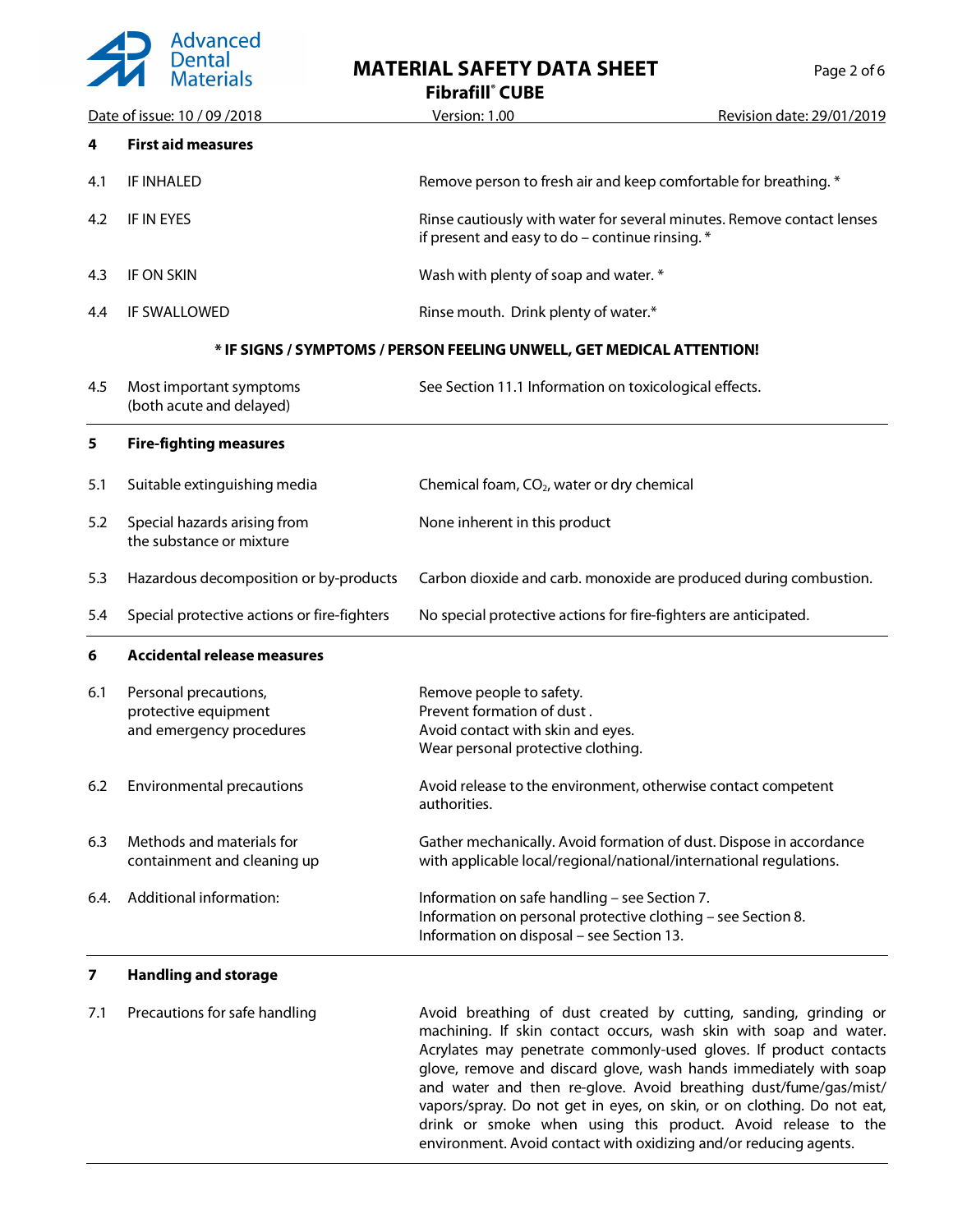

# **MATERIAL SAFETY DATA SHEET** Pag

| Page 3 of 6 |  |  |
|-------------|--|--|
|             |  |  |

**Fibrafill® CUBE**

|     | Date of issue: 10 / 09 / 2018                                  | <u> Version: 1.00</u>                                                                                                                                                                                                                                                                                                                                                                                                                                                                                                                            | Revision date: 29/01/2019                                                                                                                                                                                           |
|-----|----------------------------------------------------------------|--------------------------------------------------------------------------------------------------------------------------------------------------------------------------------------------------------------------------------------------------------------------------------------------------------------------------------------------------------------------------------------------------------------------------------------------------------------------------------------------------------------------------------------------------|---------------------------------------------------------------------------------------------------------------------------------------------------------------------------------------------------------------------|
| 7.2 | Conditions for safe storage<br>including any incompatibilities | Store at 4-25 ℃ / 39-77 °F, away from direct sunlight, initiators,<br>oxidizing, and/or reducing agents. Store in unopened original<br>packaging. Over time, spontaneous polymerization may occur.                                                                                                                                                                                                                                                                                                                                               |                                                                                                                                                                                                                     |
| 7.3 | Fire- and explosion protection                                 | Not required                                                                                                                                                                                                                                                                                                                                                                                                                                                                                                                                     |                                                                                                                                                                                                                     |
| 8   | <b>Exposure controls / personal protection</b>                 |                                                                                                                                                                                                                                                                                                                                                                                                                                                                                                                                                  |                                                                                                                                                                                                                     |
| 8.1 | Exposure controls                                              | Use general dilution ventilation and/or local exhaust ventilation to<br>control airborne exposure and dust/fume/gas/mist/vapor/spray. If<br>ventilation is not adequate use respiratory protection equipment.                                                                                                                                                                                                                                                                                                                                    |                                                                                                                                                                                                                     |
| 8.2 | Personal protective equipment                                  |                                                                                                                                                                                                                                                                                                                                                                                                                                                                                                                                                  |                                                                                                                                                                                                                     |
|     | 8.2.1 Protective and hygiene measures                          | General rules of hygiene apply as when working with chemicals. Avoid<br>contact with skin, eyes and clothes. Draw up and observe skin<br>protection program. Wash hands and face before breaks and after<br>work and take a shower if necessary. When using do not eat or drink.                                                                                                                                                                                                                                                                 |                                                                                                                                                                                                                     |
|     | 8.2.2 Eye/face protection                                      | Use tightly fitting safety goggles.                                                                                                                                                                                                                                                                                                                                                                                                                                                                                                              |                                                                                                                                                                                                                     |
|     | 8.2.3 Hand protection                                          | Use suitable safety gloves.<br>Gloves should be replaced regularly, especially after extended contact<br>with the product. For each work-place a suitable glove type has to be<br>selected.<br>Note: The right safety gloves selection does not depend on the material<br>only as some other parameters may vary depending on the<br>manufacturer. Safety gloves are mostly made out of mixture of<br>materials and it is not possible to calculate the material penetration<br>time - it is therefore recommended to perform a test before use. |                                                                                                                                                                                                                     |
|     | 8.2.4 Skin protection                                          | Wear suitable protective clothes.                                                                                                                                                                                                                                                                                                                                                                                                                                                                                                                |                                                                                                                                                                                                                     |
| У   | <b>Physical and chemical properties</b>                        |                                                                                                                                                                                                                                                                                                                                                                                                                                                                                                                                                  |                                                                                                                                                                                                                     |
| 9.1 | Appearance                                                     | Generally physical form:<br>Specific physical form:<br>Color:                                                                                                                                                                                                                                                                                                                                                                                                                                                                                    | Solid<br>Paste<br>Colorless to light yellow                                                                                                                                                                         |
| 9.2 | Odor                                                           | Hardly noticeable but characteristic (moderate acrylate)                                                                                                                                                                                                                                                                                                                                                                                                                                                                                         |                                                                                                                                                                                                                     |
| 9.3 | Change in the physical state:                                  | Melting point/melting range:<br>Boiling point/boiling range:<br>Flash point:<br>Auto-ignition temperature:<br>Danger of explosion:<br>Density:<br>Vapor pressure:<br>Viscosity:<br>pH:<br>Solubility in/miscibility with Water:<br>Content of solvents:<br>Other information                                                                                                                                                                                                                                                                     | Not determined<br>Not determined<br>No flash point<br>Not determined<br>Not determined<br>Not determined<br>Not determined<br>Not determined<br>Not determined<br>Negligible<br>Not determined<br>No data available |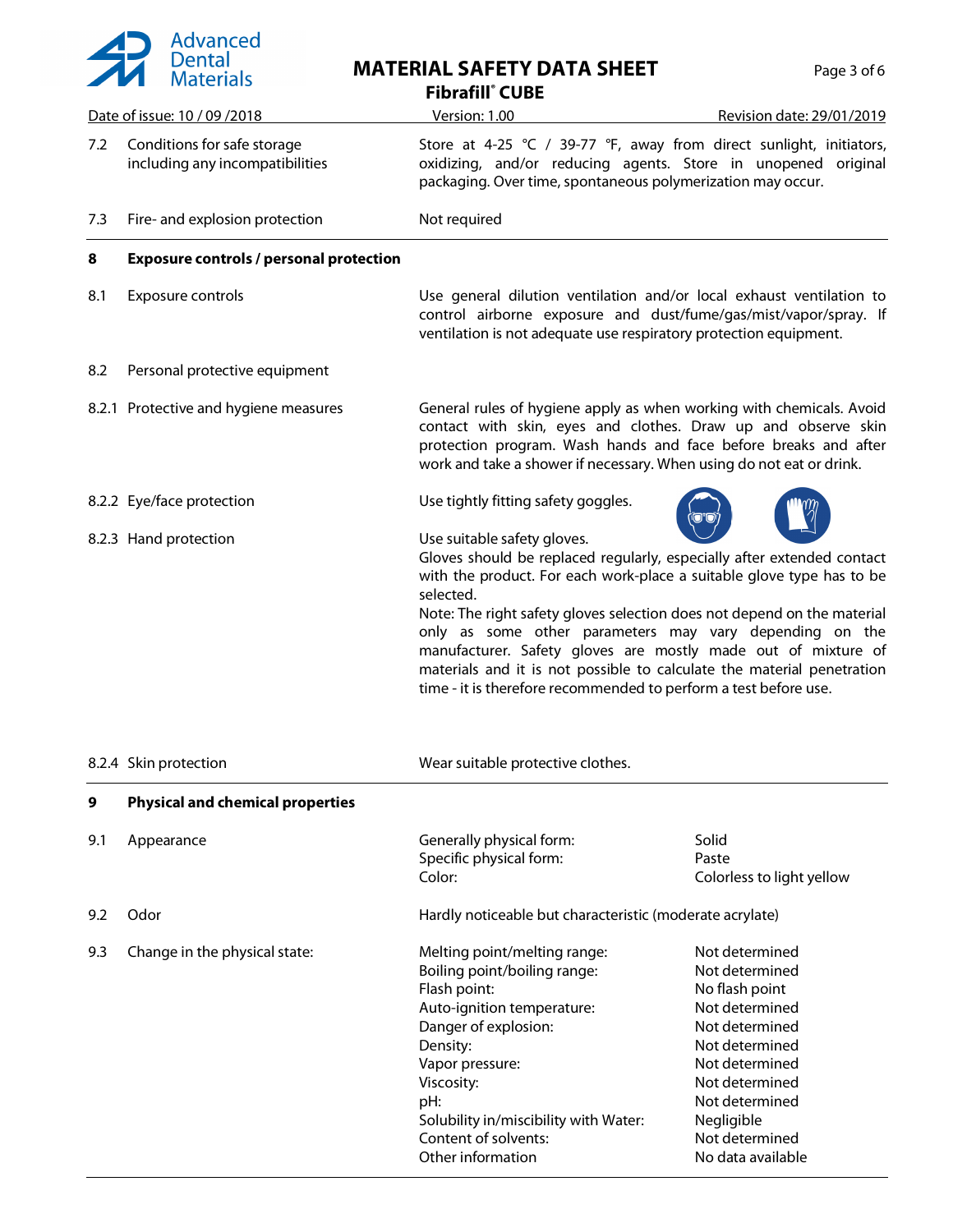

**MATERIAL SAFETY DATA SHEET** Page 4 of 6

**Fibrafill® CUBE**

|      | Date of issue: 10 / 09 / 2018           | Version: 1.00                                                      | Revision date: 29/01/2019 |
|------|-----------------------------------------|--------------------------------------------------------------------|---------------------------|
| 10   | <b>Stability and reactivity</b>         |                                                                    |                           |
| 10.1 | Reactivity:                             | No unsafe reaction when handled and stored according to provisions |                           |
|      | 10.2 Chemical stability                 | Stable                                                             |                           |
|      | 10.3 Possibility of hazardous reactions | None known                                                         |                           |
|      | 10.4 Conditions to avoid                | Protect from light, store in original packaging.                   |                           |
| 10.5 | Incompatible materials                  | Strong oxidizing agents                                            |                           |
| 10.6 | Hazardous decomposition products        | None known                                                         |                           |

#### **11 Toxicological information**

The information below may not be consistent with the material classification in Section 2 if specific ingredient classifications are mandated by a competent authority. In addition, toxicological data on ingredients may not be reflected in the material classification and/or the signs and symptoms of exposure, because an ingredient may be present below the threshold for labeling, an ingredient may not be available for exposure, or the data may not be relevant to the material as a whole.

If the component is listed in the Section 3 but does not appear in the table below, either no data are available or the data are not sufficient for the classification.

| <b>Name</b>                                                                     | <b>Route</b>                                                                                                                           | <b>Species</b> | <b>Value</b>                                                      |
|---------------------------------------------------------------------------------|----------------------------------------------------------------------------------------------------------------------------------------|----------------|-------------------------------------------------------------------|
| <b>Overall Product</b>                                                          |                                                                                                                                        |                | No data available; ATE 2000-5000mg/kg                             |
| Urethane Dimethacrylate (UDMA)                                                  | Ingestion                                                                                                                              | $Rat(f+m)$     | LD50>5000mg/kg                                                    |
| 2-hydroxyethyl methacrylate (HEMA)                                              | Ingestion                                                                                                                              | Rat            | LD50=5050mg/kg                                                    |
|                                                                                 | Dermal                                                                                                                                 | Rabbit         | LD50>3000mg/kg                                                    |
| 2-(dimethylamino) ethyl methacrylate (DMAEMA)                                   | Ingestion                                                                                                                              | Rat            | LD50>2000mg/kg                                                    |
|                                                                                 | Dermal                                                                                                                                 | Rat            | LD50>2000mg/kg                                                    |
|                                                                                 | Dermal                                                                                                                                 | Rabbit         | LD50>3000mg/kg                                                    |
| 3,5-di-tert-4-butylhydroxytoluene (BHT)                                         | Ingestion                                                                                                                              | $Rat$ (f+m)    | LD50>6000mg/kg                                                    |
|                                                                                 | Dermal                                                                                                                                 | Rat            | LD50>2000mg/kg                                                    |
| Silane treated silica                                                           | Dermal                                                                                                                                 |                | LD50 estimated to be >5000mg/kg                                   |
|                                                                                 | Ingestion                                                                                                                              |                | LD50 estimated to be >5000mg/kg                                   |
| Note: ATE = Acute Toxicity Estimate<br>11.2 Skin corrosion/Irritation           |                                                                                                                                        |                | Based on available data, the classification criteria are not met. |
| 11.3 Sensitization effects                                                      | May cause an allergic skin reaction.<br>Possible sensitization in case of persons suffering from hypersensitivity.                     |                |                                                                   |
| 11.4 Respiratory sensitization                                                  | Based on available data, the classification criteria are not met.                                                                      |                |                                                                   |
| 11.5<br>Specific organ target toxicity<br>Single exposure<br>Prolonged exposure | Based on available data, the classification criteria are not met.<br>Based on available data, the classification criteria are not met. |                |                                                                   |
| 11.6 Germ cell mutagenicity                                                     | Based on available data, the classification criteria are not met.                                                                      |                |                                                                   |
| Carcinogenicity<br>11.7                                                         | Based on available data, the classification criteria are not met.                                                                      |                |                                                                   |

#### 11.1 Acute toxicity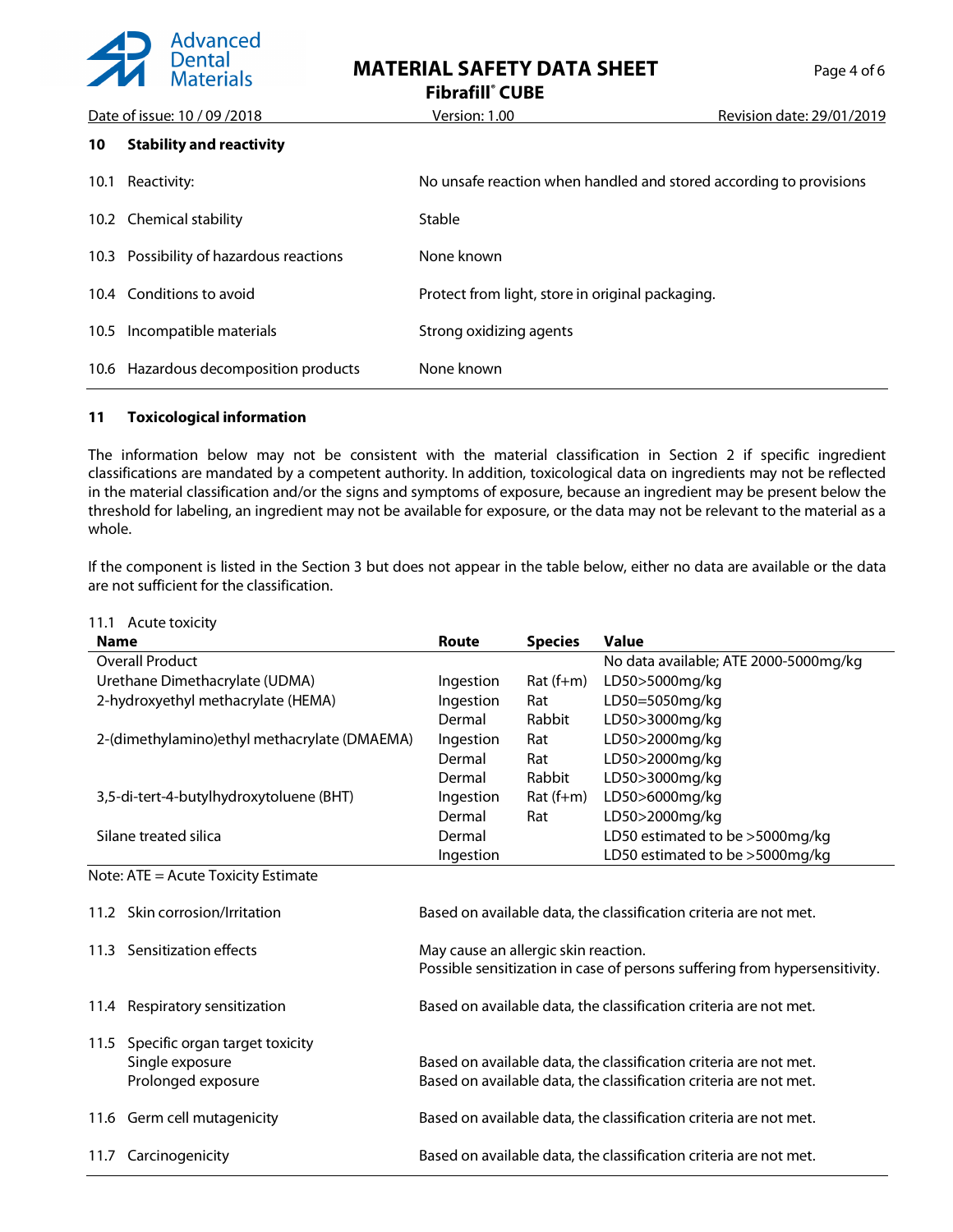## Advanced<br>Dental<br>Materials  $\overline{\phantom{a}}$

## **MATERIAL SAFETY DATA SHEET** Page 5 of 6

**Fibrafill® CUBE**

|      | Date of issue: 10 / 09 / 2018                                                               | Version: 1.00                                                                                                                                                                                                                                                              | Revision date: 29/01/2019                                            |
|------|---------------------------------------------------------------------------------------------|----------------------------------------------------------------------------------------------------------------------------------------------------------------------------------------------------------------------------------------------------------------------------|----------------------------------------------------------------------|
| 12   | <b>Ecological information</b>                                                               |                                                                                                                                                                                                                                                                            |                                                                      |
| 12.1 | Persistence and degradability                                                               | The product has not been tested.                                                                                                                                                                                                                                           |                                                                      |
|      | 12.2 Bioaccumulative potential                                                              | The product has not been tested.                                                                                                                                                                                                                                           |                                                                      |
|      | 12.3 Mobility in soil                                                                       | The product has no been tested.                                                                                                                                                                                                                                            |                                                                      |
|      | 12.4 Additional ecological information                                                      | Water hazard class 3 (self-assessment) – extremely hazardous for water.<br>Do not allow product to reach ground water, water course or sewage<br>system, even in small quantities.<br>Danger to drinking water if even extremely small quantities leak into<br>the ground. |                                                                      |
|      | 12.5 Further information                                                                    | Do not allow to enter into surface water or drains.                                                                                                                                                                                                                        | Do not allow uncontrolled discharge of product into the environment. |
| 13   | <b>Disposal considerations</b>                                                              |                                                                                                                                                                                                                                                                            |                                                                      |
| 13.1 | Disposal methods                                                                            | Dispose of contents/container in accordance with<br>local/regional/national/international regulations.                                                                                                                                                                     | applicable                                                           |
| 14   | <b>Transport information</b>                                                                |                                                                                                                                                                                                                                                                            |                                                                      |
| 14.1 | UN-number                                                                                   | ADR, ADN, IMDG, IATA                                                                                                                                                                                                                                                       | not regulated                                                        |
|      | 14.2 UN proper shipping name                                                                | ADR, ADN, IMDG, IATA                                                                                                                                                                                                                                                       | not regulated                                                        |
|      | 14.3 Transport hazard class                                                                 | ADR, ADN, IMDG, IATA                                                                                                                                                                                                                                                       | not regulated                                                        |
|      | 14.4 Packaging group                                                                        | ADR, IMDG, IATA                                                                                                                                                                                                                                                            | not regulated                                                        |
|      | 14.5 Environmental hazard                                                                   | Marine pollutant:                                                                                                                                                                                                                                                          | no                                                                   |
|      | 14.6 Special precautions for user                                                           | Not applicable                                                                                                                                                                                                                                                             |                                                                      |
| 14.7 | Transport in bulk<br>(Annex II of Marpol and the IBC Code)                                  | Not applicable                                                                                                                                                                                                                                                             |                                                                      |
|      | 14.8 UN "Model Regulation"                                                                  | not regulated                                                                                                                                                                                                                                                              |                                                                      |
| 15   | <b>Regulatory information</b>                                                               |                                                                                                                                                                                                                                                                            | This MSDS meets the requirements of Regulation (EC) No. 1907/2006.   |
|      | 15.1 Substance/mixture specific safety, health<br>and environmental regulations/legislation | Directive 2012/18/EU<br>Named dangerous substances - ANNEX I: None                                                                                                                                                                                                         |                                                                      |
|      | 15.2 Chemical safety assessment                                                             | A Chemical Safety Assessment has not been carried out.                                                                                                                                                                                                                     |                                                                      |
|      | 15.3 US Federal regulation                                                                  | Contact ADM,a.s. for more information                                                                                                                                                                                                                                      |                                                                      |
|      | 15.4 311/312 Hazard categories                                                              | Fire hazard<br>Pressure hazard<br>Reactivity hazard<br>Immediate hazard<br>Delayed hazard                                                                                                                                                                                  | No<br>No<br>No<br>No<br>No                                           |